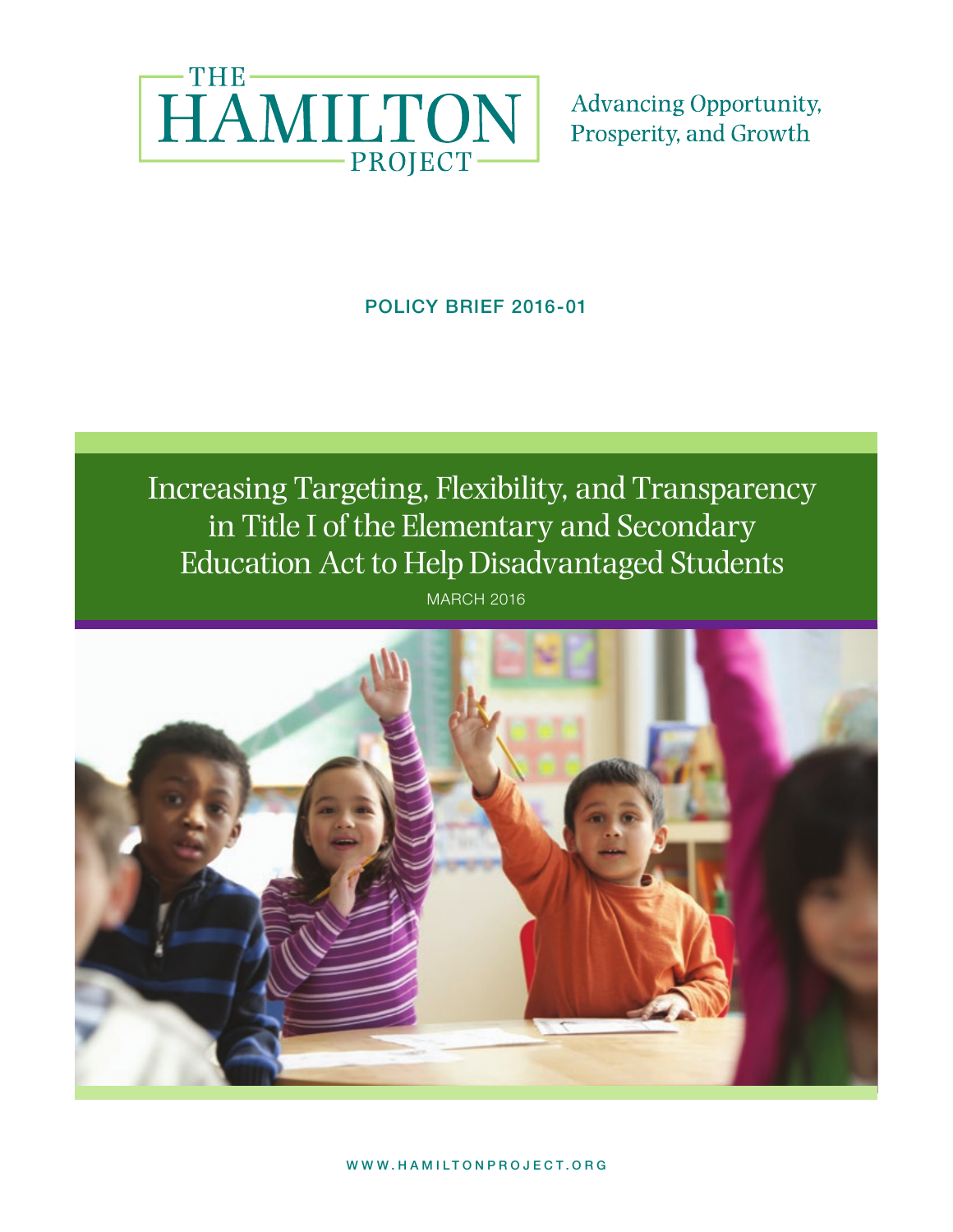### ADVISORY COUNCIL

*The Hamilton Project* seeks to advance America's promise of opportunity, prosperity, and growth.

We believe that today's increasingly competitive global economy demands public policy ideas commensurate with the challenges of the 21st Century. The Project's economic strategy reflects a judgment that long-term prosperity is best achieved by fostering economic growth and broad participation in that growth, by enhancing individual economic security, and by embracing a role for effective government in making needed public investments.

Our strategy calls for combining public investment, a secure social safety net, and fiscal discipline. In that framework, the Project puts forward innovative proposals from leading economic thinkers — based on credible evidence and experience, not ideology or doctrine — to introduce new and effective policy options into the national debate.

The Project is named after Alexander Hamilton, the nation's first Treasury Secretary, who laid the foundation for the modern American economy. Hamilton stood for sound fiscal policy, believed that broad-based opportunity for advancement would drive American economic growth, and recognized that "prudent aids and encouragements on the part of government" are necessary to enhance and guide market forces. The guiding principles of the Project remain consistent with these views.

#### Hamilton Project Updates

www.hamiltonproject.org www.facebook.com/hamiltonproject www.twitter.com/hamiltonproj

The views expressed in this policy brief are not necessarily those The views expressed in this policy brief are not necessarily those of The Hamilton Project Advisory Council or the trustees, officers of The Hamilton Project Advisory Council or the trustees, officers or staff members of the Brookings Institution. or staff members of the Brookings Institution.

Copyright © 2011 The Brookings Institution Copyright © 2016 The Brookings Institution

GEORGE A. AKERLOF Koshland Professor of Economics University of California, Berkeley

ROGER C. ALTMAN Founder & Executive Chairman Evercore

KAREN ANDERSON Principal KLA Strategies

ALAN S. BLINDER Gordon S. Rentschler Memorial Professor of Economics & Public Affairs Princeton University

ROBERT CUMBY Professor of Economics Georgetown University

STEVEN A. DENNING Chairman General Atlantic

JOHN DEUTCH Institute Professor Massachusetts Institute of Technology

CHRISTOPHER EDLEY, JR. Co-President and Co-Founder The Opportunity Institute

BLAIR W. EFFRON Partner Centerview Partners LLC

DOUG ELMENDORF Dean Harvard Kennedy School

JUDY FEDER Professor & Former Dean McCourt School of Public Policy Georgetown University

ROLAND FRYER Henry Lee Professor of Economics Harvard University

MARK T. GALLOGLY Cofounder & Managing Principal Centerbridge Partners

TED GAYER Vice President & Director of Economic Studies The Brookings Institution

TIMOTHY GEITHNER President, Warburg Pincus

RICHARD GEPHARDT President & Chief Executive Officer Gephardt Group Government Affairs

ROBERT GREENSTEIN Founder & President Center on Budget and Policy Priorities

MICHAEL GREENSTONE The Milton Friedman Professor in Econom Director, Energy Policy Institute at Chicago University Of Chicago

GLENN H. HUTCHINS Co-Founder Silver Lake

JAMES JOHNSON Chairman Johnson Capital Partners

LAWRENCE F. KATZ Elisabeth Allison Professor of Economics Harvard University

MELISSA S. KEARNEY Nonresident Senior Fellow The Brookings Institution Professor of Economics University of Maryland LILI LYNTON Founding Partner Boulud Restaurant Group

MARK MCKINNON Former Advisor to George W. Bush Co-Founder, No Labels

ERIC MINDICH Chief Executive Officer & Founder Eton Park Capital Management

SUZANNE NORA JOHNSON Former Vice Chairman Goldman Sachs Group, Inc.

PETER ORSZAG Vice Chairman of Corporate and Investment Banking Citigroup, Inc. Nonresident Senior Fellow The Brookings Institution

RICHARD PERRY Managing Partner & Chief Executive Officer Perry Capital

MEEGHAN PRUNTY EDELSTEIN Senior Advisor The Hamilton Project

ROBERT D. REISCHAUER Distinguished Institute Fellow & President Emeritus Urban Institute

ALICE M. RIVLIN Senior Fellow, The Brookings Institution Professor of Public Policy Georgetown University

DAVID M. RUBENSTEIN Co-Founder & Co-Chief Executive Officer The Carlyle Group

ROBERT E. RUBIN Co-Chair, Council on Foreign Relations Former U.S. Treasury Secretary

LESLIE B. SAMUELS Senior Counsel Cleary Gottlieb Steen & Hamilton LLP

SHERYL SANDBERG Chief Operating Officer Facebook

RALPH L. SCHLOSSTEIN President & Chief Executive Officer Evercore

ERIC SCHMIDT Executive Chairman Alphabet Inc.

ERIC SCHWARTZ Chairman and CEO 76 West Holdings

THOMAS F. STEYER Business Leader and Philanthropist

LAWRENCE SUMMERS<br>Charles W. Eliot University Professor<br>Harvard University

PETER THIEL Entrepreneur, Investor, and Philanthropist

LAURA D'ANDREA TYSON Professor of Business Administration and Economics; Director, Institute for Business & Social Impact Berkeley-Haas School of Business

DIANE WHITMORE SCHANZENBACH **Director**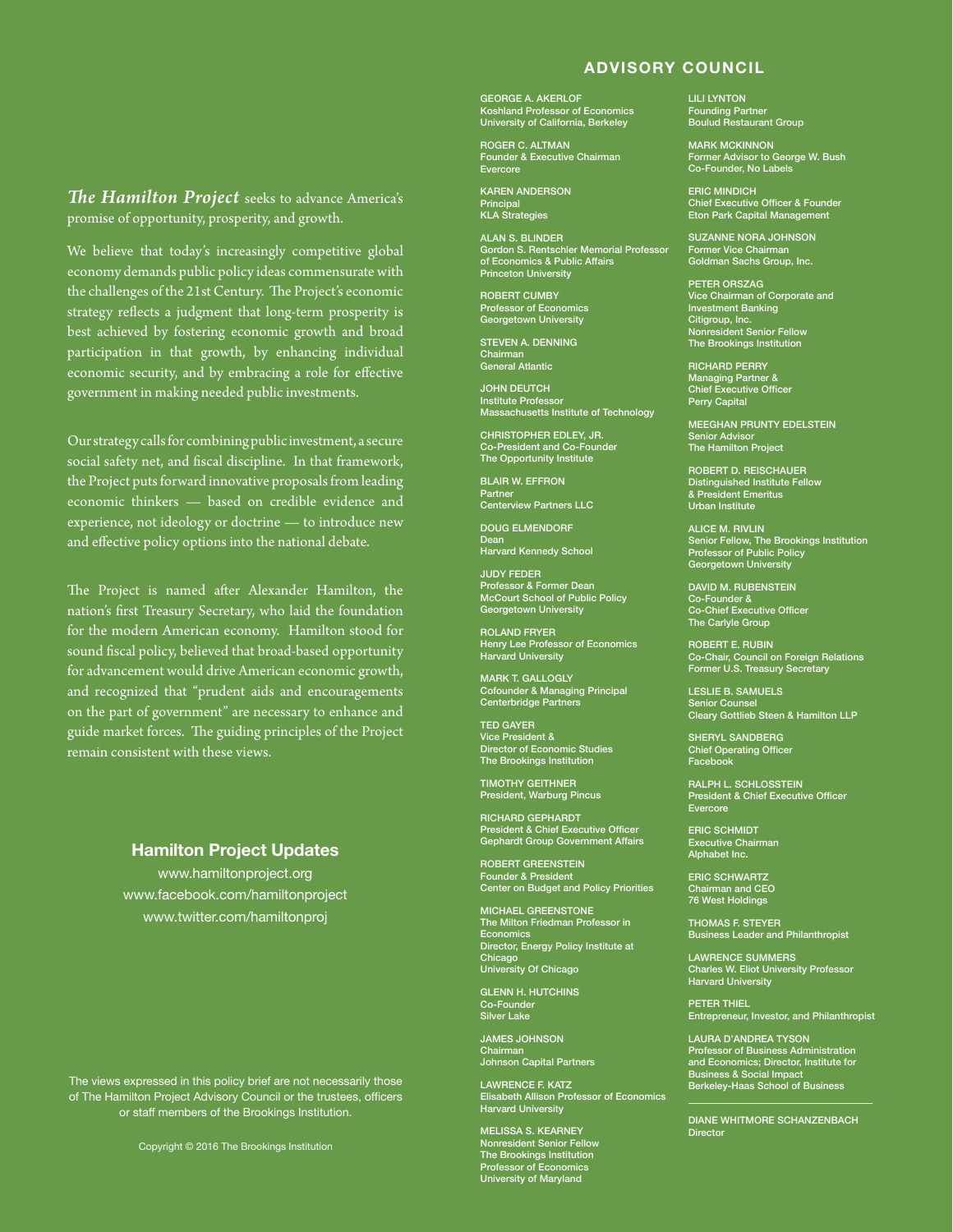# **Increasing Targeting, Flexibility, and Transparency in Title I of the Elementary and Secondary Education Act to Help Disadvantaged Students**

*Title I of* the Elementary and Secondary Education Act (ESEA) of 1965 is the U.S. Department of Education's (ED's) largest program, providing funding to school districts that have high concentrations of child poverty. In a new Hamilton Project policy proposal, Nora Gordon discusses the targeting, flexibility, and transparency in the current Title I program. Local Title I administrators, who are charged with using these funds to help lowincome students, receive inconsistent guidance on permissible uses of Title I funds and face an unpredictable audit process. In addition, due to provisions such as the small state minimum and hold harmless requirements, Title I funding allocations are also difficult to predict and do not target the school districts most in need of the funds.

To address this problem, Gordon proposes a series of reforms that ED and Congress would carry out to improve Title I. Under Gordon's proposal, ED would encourage more-effective local use of funds by improving and disseminating Title I guidance, helping states use existing flexibility for compliance with guidelines, and taking steps to improve the audit process. Congress would also simplify Title I allocations by streamlining the formulas and removing restrictive provisions. Together, these reforms would refocus Title I funds on their original antipoverty intent and improve school districts' ability to predict annual Title I funding levels—in turn allowing districts to utilize the funds for more effective and innovative programs.

## The Challenge

Although most educational spending comes from state and local sources, the federal government sends some funds to states in order to fill gaps and address critical problems. In 1960, Title I of the Elementary and Secondary Education Act (ESEA) was adopted to provide funding to school districts that serve low-income students in order to increase school spending and improve student outcomes and school quality. However, local use of the funds is perceived as highly restricted. In addition, federal allocation of the funds follows a complex and opaque set of formulas.

#### **District Use of Title I Funds**

In addition to generating revenue locally, school districts receive funds from a variety of state and federal programs, including Title I. Districts may exercise significant control in how schools may spend their Title I funds. In order to prevent abuse of the funds, Congress added a requirement that states use the funds for *additional* spending rather than merely to replace existing spending ("supplement, not supplant" requirement) in 1970. In practice, up until the most recent reauthorization of ESEA as the Every Student Succeeds Act (ESSA), this meant districts could not use Title I funds to buy things that were bought for other schools with other funds, bought in previous years with other funds, or mandated by state or local law. School districts generally hire Title I directors to coordinate use of Title I funds and navigate the complex state and federal rules on permissible uses of the funds.

Despite multiple lengthy federal guidance documents on permissible uses of funds, permissible activities depend on local circumstances which means local officials have many unanswered questions. State education agency (SEA) and local education agency (LEA) officials also have the option to further restrict how schools may spend Title I funds. As an example of the difficulty of deciphering federal guidance, LRP Publications offers a host of Title I products, including a \$250 CD with a ninety-minute audio presentation, "Title I Compliance: Strategies to Boost Internal Controls and Minimize Audit Risk," and summarizes audit results for its paid subscribers.

The audit process is key to understanding Title I. Though rare in practice, LEAs and SEAs are subject to loss of funds if audits reveal significant fiscal compliance issues; this is particularly problematic for Title I directors because of inconsistency in audit quality. This uncertainty can lead school districts to prioritize spending funds on interventions that are not likely to raise an audit flag, such as professional development and after-school programs that are clearly supplemental. Such interventions also may be chosen because they are less expensive when bought in small quantities than larger-scale reform efforts that have strong evidence of success, such as public prekindergarten and comprehensive school reform. In sum, Title I directors report feeling limited in the amount and flexibility of the funds they are allocated.

In ESSA, Congress replaced the supplemental spending rule with a revenuebased supplemental funds test. This new test allows districts to show that Title I revenue is not supplanting the revenue that the school would have previously received and gives districts more latitude over the types of purchases they make with their Title I funds. However, in order to show that Title I spending does not replace (or supplant) local revenue, districts must possess sufficient data infrastructure to allocate resources and document compliance.

#### **Federal Distribution of Title I Funds**

At the federal level, Congress appropriates Title I funds annually using four different formulas. Districts receive funds per eligible child through a complex consideration of the following criteria:

- Number and/or share of low-income children in the district,
- Average spending per pupil in the state,
- Size of the state (small state minimum),
- Historical Title I allocations at the state and district levels (hold harmless rule),
- Ratio of education spending to per-capita income in the state, and
- Within-state variation in local school spending.

#### *Lack of Transparency in Funding Allocation*

Some rules, such as hold harmless and the small state minimum, ensure minimum grant levels to certain states based off of previous funding levels and a basic level of funding to account for disparities in state size. However, the total appropriation for the Title I program generally does not provide sufficient funding to give each district its full allocation based on the formulas; for example, the Basic Grant formula (one of the four Title I formulas) would have required an appropriation of about \$50 billion for FY2015, but in contrast, only \$6.5 billion was appropriated. When this happens, a "ratable reduction" process brings the sum of the allocated grants down to the amount appropriated by Congress, meaning that any one district's allocation is also an opaque function of every other district's allocation, particularly when allocations are additionally constrained by the small state minimum and hold harmless requirements. As figure 1 demonstrates, this results in a wide variation in Title I funds per eligible child across states with similar poverty rates. In addition, the result of this process means that, on average, states with higher shares of students eligible for Title I funding such as Mississippi and Louisiana receive less funding per student than states with lower shares of eligible students like Vermont and North Dakota.

# A New Approach

In order to target Title I funds in a more-progressive and more-transparent manner, Gordon proposes two groups of reforms: (1) encouraging moreeffective use of Title I funds at the district level, and (2) simplifying the formulas for Title I grant allocations at the federal level. Taken together,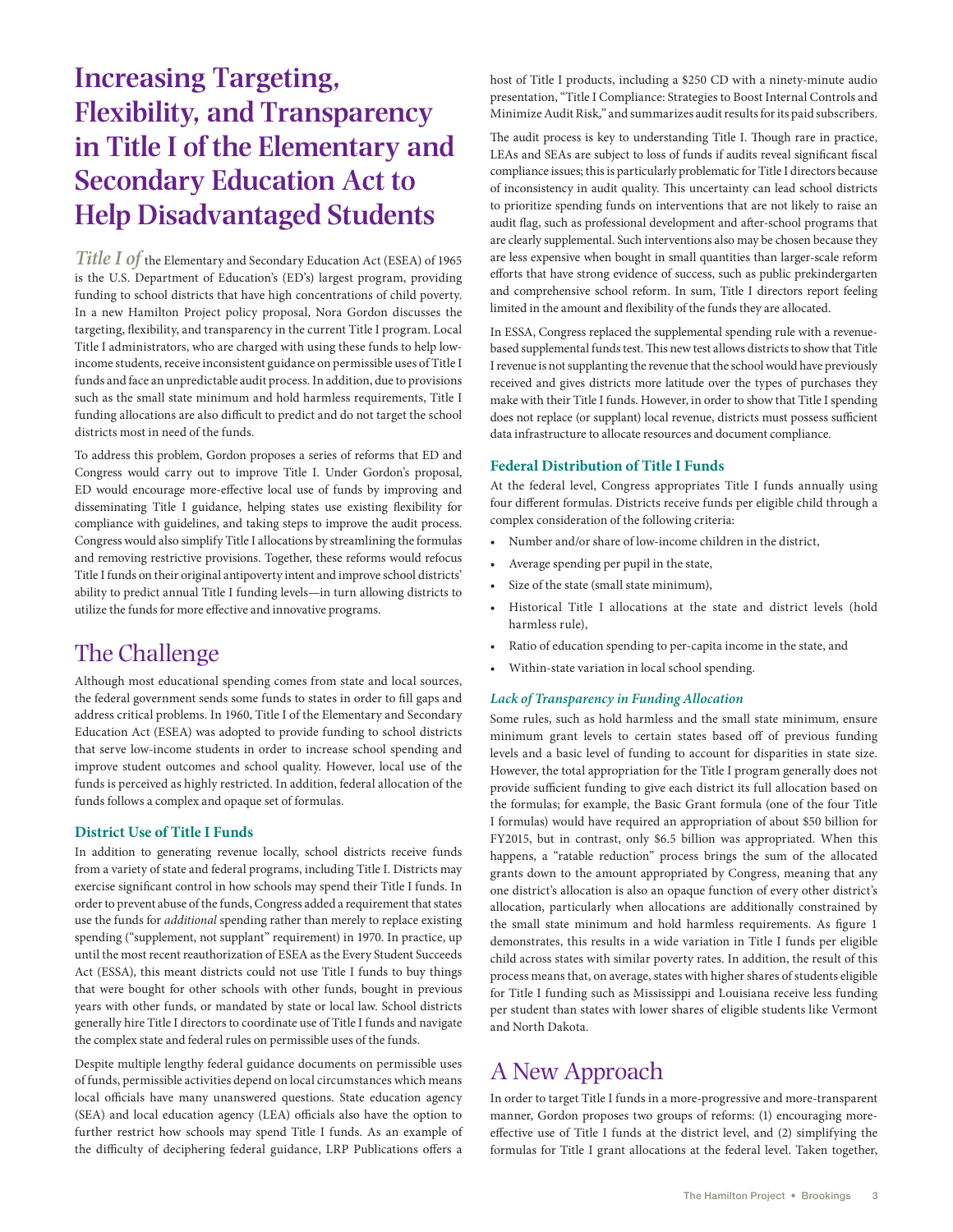## FIGURE 1. Share of Children Eligible for Title I vs. Title I Grant per Eligible Child



Source: Department of Education (2015).

these components would promote local spending decisions that are both efficient and true to the original antipoverty intent of the Title I program.

#### **Encouraging More-Effective Use of Title I Funds**

First, Gordon proposes that ED implement a series of reforms to encourage more-effective use of Title I funds. As states acquire the data infrastructure necessary to report fiscal compliance with the new supplemental funds rule and as they prepare other reports required under ESSA, they will still face informational and technical barriers to directing Title I funds to new uses. In order to encourage more-effective use of Title I funds, Gordon's proposal would (1) direct ED to implement reforms to improve and disseminate information, (2) call on ED to help states and districts use existing flexibility for fiscal compliance, and (3) refocus attention on single-audit quality.

#### *Implement reforms to improve and disseminate information*

District-level Title I administrators report that they rely primarily on informal communications with their state education agencies (SEAs) for information about permissible uses of Title I funds. Meanwhile, state Title I administrators and auditors rely on federal information in statute and nonregulatory policy guidance. A 2003 Government Accountability Office study found that this guidance did not resolve the confusion of program officials attempting to apply the provisions to their programs. Despite recent federal efforts to clarify the law with presentations and newer guidance, the continued presence of a robust private market for guidance suggests this confusion remains today, preventing districts from pursuing bolder and more-innovative solutions. In order to allow school districts to adopt moreflexible uses of Title I funds, ED should begin with the following:

- Create one federal policy guidance document that is current, concise, comprehensive, and comprehensible;
- Raise awareness about new guidance at the SEA, LEA, and school levels, including among non–Title I personnel;
- Enforce the requirement that states specify any additional reporting requirements; and
- Create an online searchable database of all official correspondence on ESSA Title I compliance issues.

The period following the passage of ESSA is a prime opportunity to improve guidance, as LEAs and SEAs will be seeking guidance on changes from ESSA (e.g., the new supplemental funds test and new requirements for reporting spending at the school level).

#### *Help states and districts use existing flexibility for fiscal compliance*

In addition to clarifying federal guidance, Gordon proposes that ED simplify the process for reporting information in order to encourage new uses of funds that could better meet the needs of the low-income students in each district. This would be best achieved by starting fresh in determining the content and format of federal reporting requirements and offering competitive pilot grants for technical assistance to SEAs and LEAs to convert to simpler and more-flexible forms of fiscal compliance with federal guidelines. The cost of this technical assistance would vary greatly based on state circumstances; an initial pool of \$10 million would provide

#### BOX 1.

# How the Small State Minimum Affects All States

Even if Congress fully funded Title I, the hold harmless and small state minimum requirements would yield inequities in funding per eligible child. But because Congress does not appropriate funds equal to the sum of formula-driven allocations to local education agencies (LEAs), the law specifies that each LEA's grant shall be ratably reduced until the sum of the allocations is equal to the total appropriation. When ratably-reduced allocations violate the small state minimum or hold harmless requirements, increasing those allocations to permissible levels requires decreasing other LEAs' allocations still more.

Allocating funds is thus an iterative process, making it difficult to project district-level allocations under even simple unweighted formulas. The ratable reduction process changes the impact of the politically entrenched small state minimum and hold harmless requirements, obscuring how the formulas work and the effects of changes within the existing framework. The small state minimum hurts the majority of states, though because the small state rule affects a relatively small number of students, this impact is relatively modest. Individual agency appropriations are "held harmless," preventing states and districts with populations of eligible children that are increasing relative to the national average from receiving timely commensurate increases in funding.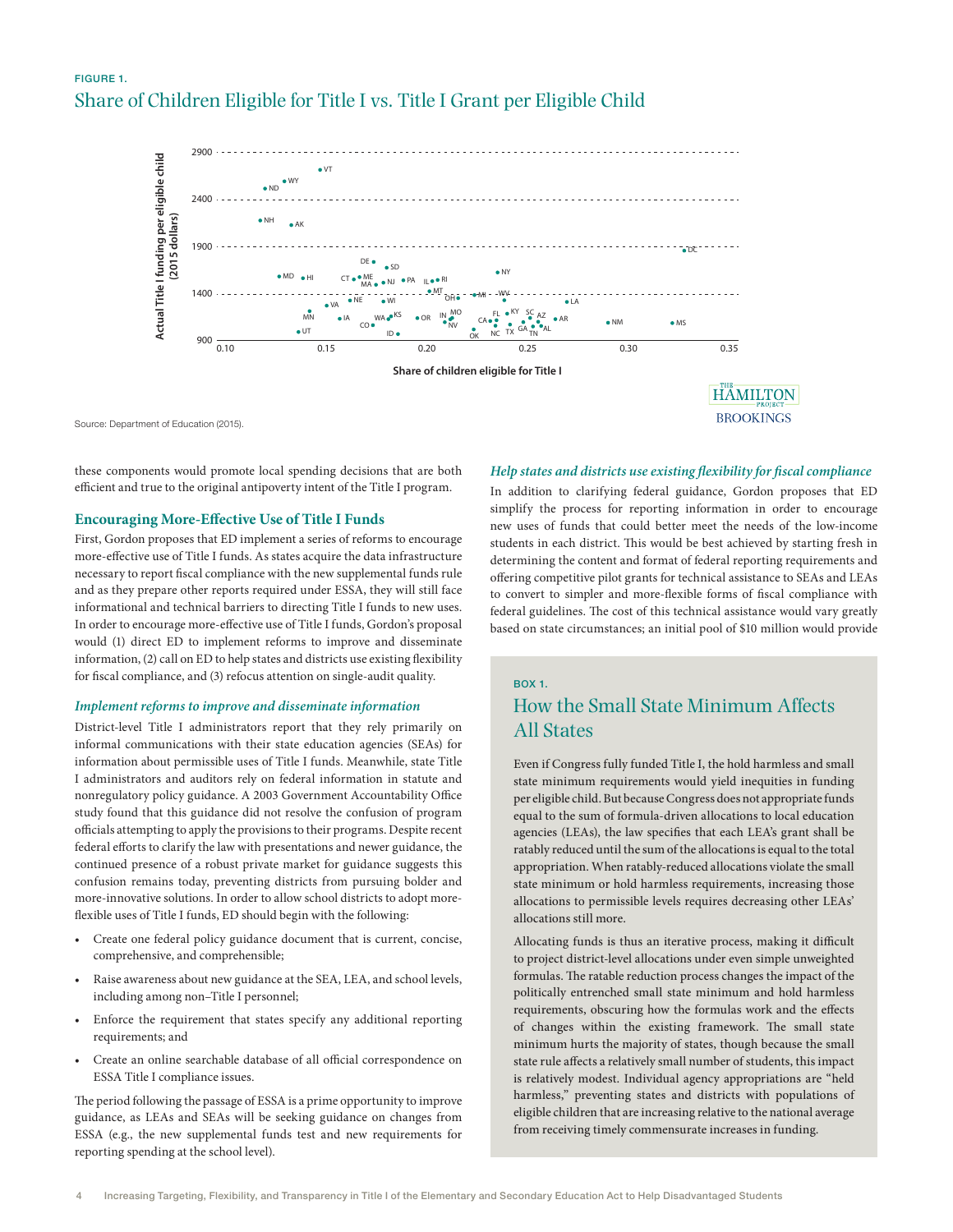a substantial start. LEA grants could be federally administered and funded through the Development Grant mechanism of the Investing in Innovation Fund (i3) program, with outside matching.

It is necessary to start fresh in determining federal reporting requirements because states and districts currently face enormous federal reporting burdens: they are required to report hundreds of data elements in multiple formats to different divisions of ED to meet the requirements of different laws. This may not only cost staff time, but may also distort grant allocation decisions: the LEA and SEA Title I administrators who serve as gatekeepers on innovation may discourage or prohibit districts from using the law's flexibility because of how new uses of funds might prove difficult to report in existing frameworks.

The competitive pilot grants would emphasize the supplemental funds test, fiscal consolidation, and direct cost allocation in helping SEAs and LEAs convert to simpler and more-flexible forms of fiscal compliance. The goal would be to set up integrated data systems for internal LEA needs (e.g., personnel, budget, and student information systems) that seamlessly automate federal and state monitoring and compliance documentation into internal record-keeping processes.

#### *Focus on improving the quality of the Federal "single audit" process*

School districts and state education agencies—like all public agencies and non-profit organizations receiving significant amounts of federal funding are subject to an annual "single audit" (its name emphasizes that it is one audit of federal funds across all programs). In extreme cases, negative audit findings mean that agencies must repay federal funds they have already spent. In her proposal, Gordon explains how current audit processes are unreliable and consequently distort resource allocation decisions.

The President's Council on Integrity and Efficiency's (PCIE) 2007 Report on National Single Audit Sampling Project deemed only about half of single audits acceptable in quality. Though the report prompted Congressional concern and a subsequent GAO study, there has been no follow-up analog study to examine efficacy of any policy changes. Gordon proposes that PCIE or another group undertake an implementation study of the 2007 recommendations, as well as a new sampling project to measure singleaudit quality several years into the transition to the newly consolidated government grant requirements known as the Uniform Grant Guidance.

#### **Fix the Title I Formulas**

Under current law, allocation of Title I funds follows a combination of four formulas—Basic Grants; Targeted Grants; Concentration Grants; and Education Finance Incentive Grants—which are frequently criticized for lacking transparency and progressivity. In response, Gordon proposes simplifying two of these formulas (Basic Grants and Targeted Grants) and eliminating the other two formulas (Concentration Grants and Education Finance Incentive Grants) through a three-pronged approach:

- **• Retain:**
	- <sup>o</sup> Basic Grants;
- **• Eliminate:**
	- <sup>o</sup> Concentration Grants:
	- Education Finance Incentive Grants;
	- The "small state minimum" provision from remaining formulas;
	- The "hold harmless" provision from remaining formulas after a four-year period to phase in the changes; and
	- State-level spending per pupil from remaining formulas;
- **• Expand:**
	- Targeted Grants using only a district's poverty rate for allocation.

Gordon acknowledges that reforming any funding formula is politically challenging, but points to language in ESSA that recognizes issues in the current formulas and that mandates ED's Institute of Education Sciences to

### Roadmap

- Congress will direct the U.S. Department of Education (ED) to enact reforms to encourage more-effective use of Title I
	- ED will implement reforms to improve and disseminate information.
		- ED will partner with the Office of Management and Budget to create one federal policy guidance document.
		- guidance at the state education agency, local education agency, and school levels.
		- additional reporting requirements for receiving Title I funds.
		- ED's Office of Elementary and Secondary Education all significant official correspondence on ESSA Title I compliance issues.
	- ED will help states and districts use existing flexibility for fiscal compliance.
		- ED will start fresh in determining content and format of federal reporting requirements.
		- assistance to state and local education agencies to change fiscal data systems to align with compliance needs.
	- The federal government more broadly will focus on the known as the "single audit" or OMB A-133 audit.
		- The President's Council on Integrity and Efficiency (PCIE) will undertake a new sampling project analogous to its 2007 "Report on National Single Audit Sampling Project."
- Congress will change the Title I formula to make it more transparent and efficient. This legislation will
	- Retain Title I Basic Grants,
	- Eliminate Title I Concentration Grants,
	- Eliminate Education Finance Incentive Grants,
	- Expand Targeted Grants using poverty rates for allocation,
	- Remove state-level spending per pupil from all remaining formulas,
	-
	- period to phase in the changes.

study the distributional implications of the formulas. Since issues like the small state minimum will be politically difficult for some representatives, Gordon suggests that Congress appoint a commission to recommend a new formula and then vote on the commission's recommendation without the option to amend it.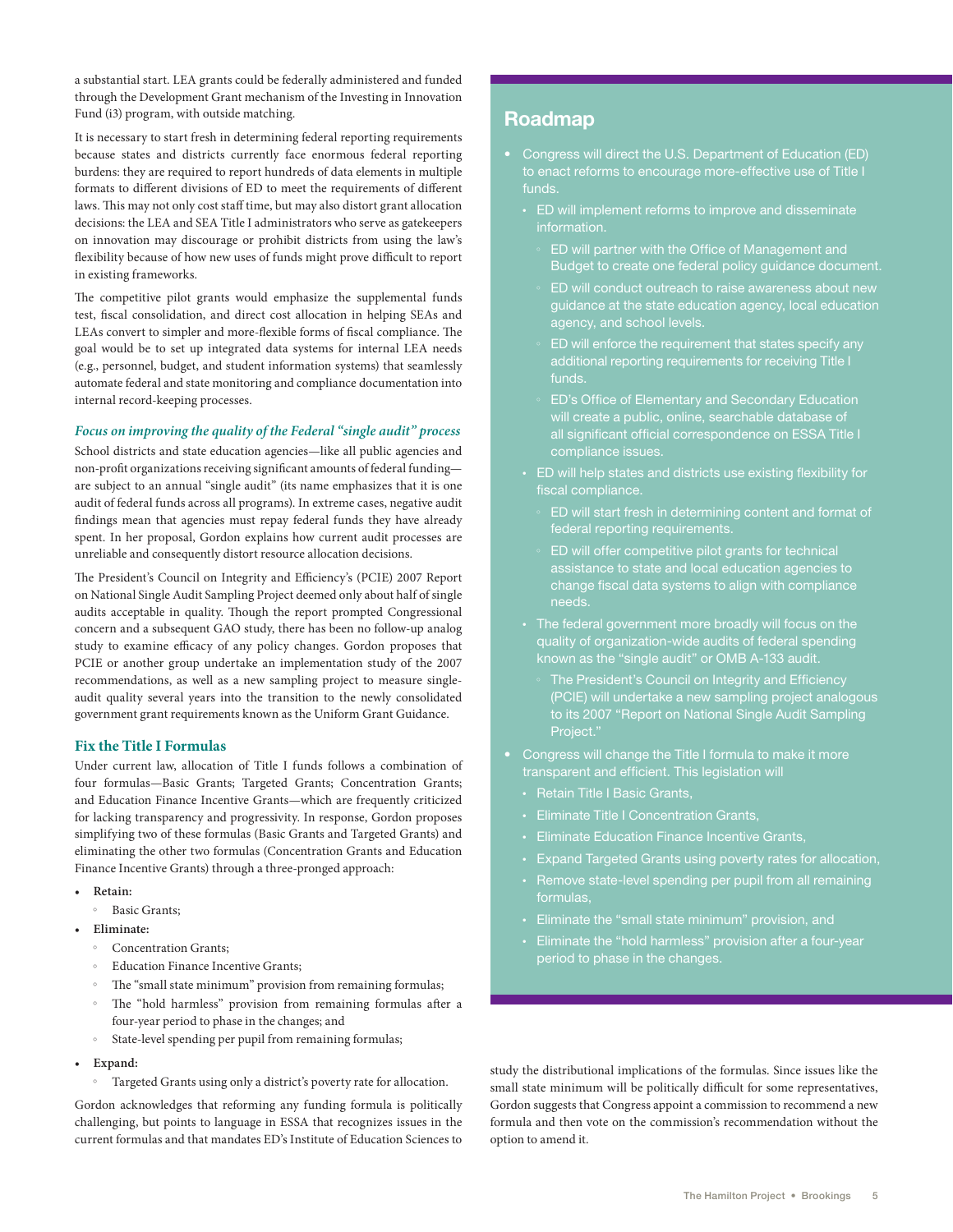## Learn More about This Proposal

This policy brief is based on The Hamilton Project policy proposal "Increasing Targeting, Flexibility, and Transparency in Title I of the Elementary and Secondary Education Act to Help Disadvantaged Students," which was authored by

#### NORA GORDON Georgetown University

# **Benefits**

Building off the momentum from the Every Student Succeeds Act (ESSA), Gordon argues that local school districts need better guidance from both the federal and state governments. Under Gordon's proposal, ED would provide more-comprehensive guidance, start fresh in determining reasonable reporting requirements for grants, and begin to offer technical assistance to agencies interested in updating their systems to use newer modes of fiscal compliance. Additionally, Gordon emphasizes the importance of studying and improving single-audit quality. Using these measures, school districts would be able to use Title I funds in more-efficient and more-innovative ways, without requiring any additional Title I funding. School districts, LEAs, and SEAs would also benefit from staff time not spent on navigating a complex maze of guidance.

Gordon also argues that her proposed Title I allocation formula would better target districts with greater shares of low-income children, as opposed to the current system that allocates fewer funds across more states and districts. Figure 2 demonstrates how the proposed formula would allow Title I allocations per-eligible-pupil to increase with poverty rates, unlike the current allocation structure that has per-pupil funding on average declining with poverty rates (see figure 1). Gordon explains that the proposed formula would also provide a more transparent framework for forecasting future allocations and examining their distributional effects. The variance in pereligible-pupil allocations would decline across each poverty rate, with average allocations increasing along with the poverty rate.

## Conclusion

Title I of the Elementary and Secondary Education Act (ESEA) is the U.S. Department of Education's (ED's) largest program for elementary and secondary schools, providing funding to school districts that have high concentrations of child poverty. However, evidence suggests that program design and implementation issues significantly limit Title I's effectiveness. When school districts receive these federal funds, they also receive unclear and, at times, conflicting guidance about permissible uses of the funds from their State Education Agencies (SEAs). Existing guidance and reporting requirements are difficult to navigate and can stifle innovative and effective uses of the funds, while complex aspects of the allocation formula spread the funds too thinly to allow substantial investments.

In order to improve the effectiveness and transparency of the Title I revenue stream, Gordon proposes that ED implement reforms to improve and disseminate clear and comprehensive guidance. ED would also help states and districts use existing flexibility by simplifying federal reporting requirements and providing incentives to improve fiscal compliance systems. In order to encourage districts to use funds in innovative ways without fear of failing an audit, Gordon suggests that the President's Council on Integrity and Efficiency's (PCIE) revisit audit quality issues.

For Title I allocation decisions at the federal level, Gordon proposes that Congress simplify the existing set of four formulas by retaining the basic formula, expanding a targeted formula based on a district's concentration of poverty, and eliminating the remaining two formulas. By also eliminating the small state minimum and hold harmless requirements, the proposal would make the Title I program more progressive and target funds to the children who need them most.

## FIGURE 2. Share of Children Eligible for Title I vs. Proposed Title I Funding per Eligible Child



Source: Department of Education (2015); author's calculations.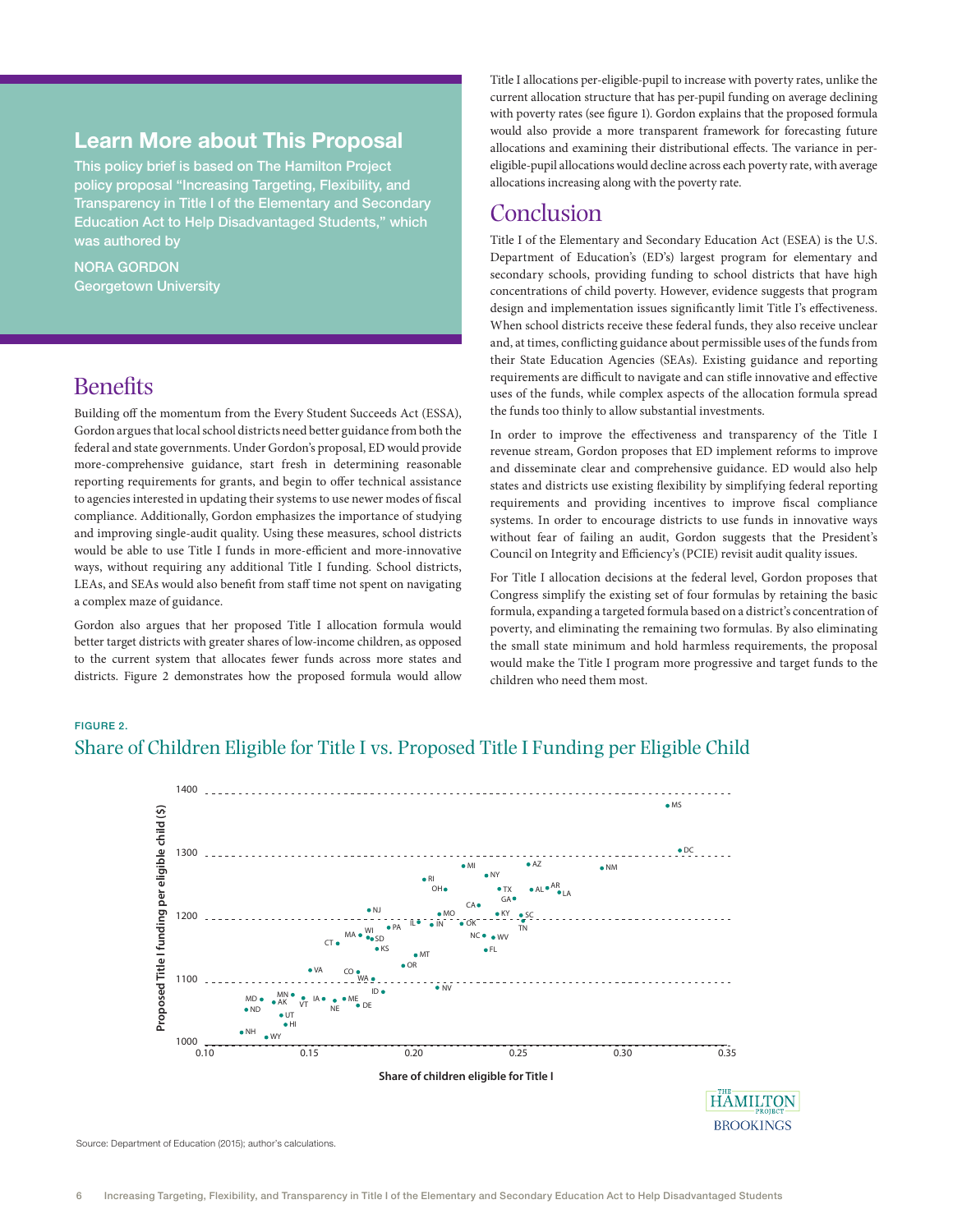# Questions and Concerns

1. One of the formula complexities this proposes to eliminate is the inclusion of state-level per-pupil spending. Isn't including this component important to adjust for differences in costs of living across states?

Current policy does help address varying state needs based on cost of living, but too imperfectly and at too high a cost in progressivity and transparency. Not all variation in per-pupil spending comes from cost of living: some comes from states and localities choosing to spend low levels, or lack of a strong tax base. Penalizing these states directs federal funds away from the very students that most need state and local support for education. Furthermore, state per-pupil spending is negatively correlated with poverty, meaning that states with the most need have the least money to spend. Finally, we have no reason to believe that these aspects of the formula have motivated greater state and local spending over the ESEA's lifespan.

# 2. How will districts plan their budgets without the hold harmless provision which assured them their allocation could never decrease?

Without hold harmless, districts will be subject to greater changes in their Title I funds over time (once formula changes are phased in). But under the hold harmless provisions, because total spending is a fixed pot, when districts with decreases in poverty are held harmless it means that districts experiencing increases in poverty do not receive additional Title I funds to offset their increased needs. Aspects of the Every Student Succeeds Act (ESSA) can additionally soften the blow of removing the hold harmless provision. Districts will be better positioned to adapt to these changes if they are consolidating funds and can substitute in other revenue streams to support spending they may have traditionally viewed as belonging to Title I. Because of changes under ESSA, districts also will no longer need to worry that supporting "Title I" spending with state or local revenue at one point in time will rule out using federal funds for that spending in the future.

# 3. Why not transform the whole program into a block grant?

ESSA offers increased flexibility on what goods and services districts may buy, but they still must direct these purchases to the neediest students in their poorest schools, in the spirit of the law's civil rights origins. It actually requires morestringent proof of equitable allocations of state and local revenue within districts than No Child Left Behind (NCLB) did. Title I of the 1960s functioned more like a block grant in practice, and was less effective in its antipoverty mission because of it. If Congress wants to change resource levels in poor schools rather than simply redistribute income across state lines, block grants are not the way to do it.